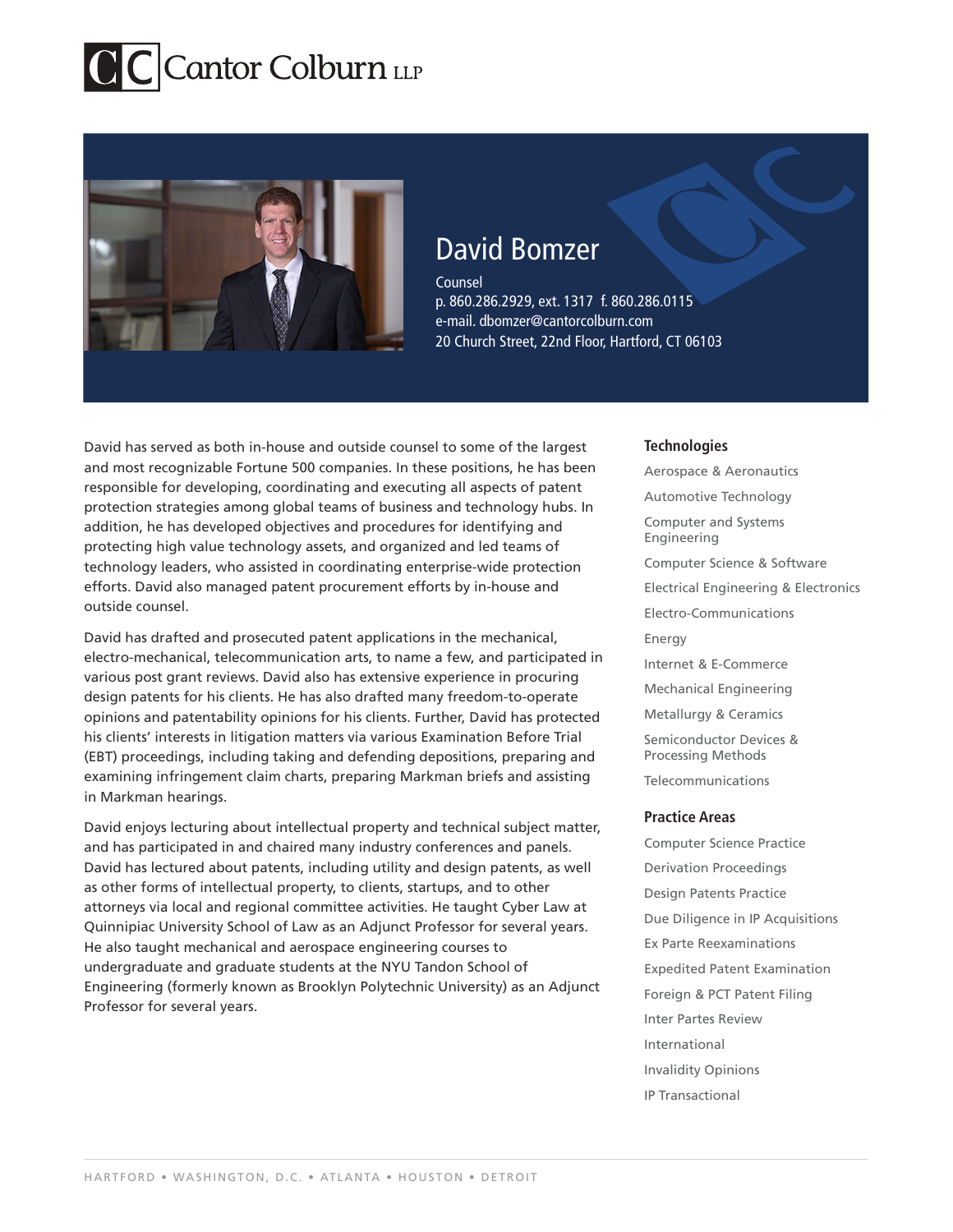## Continued

# **Experience Highlights**

Counsel, Cantor Colburn LLP, 2016-present

Counsel, Patents, Trade Secrets, Technology, Aetna, 2015-2016

Assistant Intellectual Property Counsel, United Technologies Corporation, Pratt & Whitney Division, 2012-2015

Counsel, Day Pitney, LLP, 2007-2012

Senior Associate, Jordan & Hamburg, LLP, 2004-2007

Associate, Scully, Scott, Murphy & Presser, P.C., 2001-2003

Associate, Darby & Darby, P.C., 1999-2001

Structural Dynamics / Acoustics Engineer, Electric Boat Corporation, a General Dynamics Company, 1996-1997

Processes Design Engineer, Pall Corporation, 1995-1996

Junior Engineer, CCI Manufacturing, A Ryder Truck Company, 1994-1995

# **News**

Cantor Colburn Client Alert: The Essentiality of Legal Title Assignment August 20, 2021 (David Bomzer, Sara Colburn, and Charlie O'Brien)

Client Alert: Supreme Court Maintains, and Identifies Exceptions, to Assignor Estoppel June 30, 2021 (Katherine Tassmer and David Bomzer)

# **Events**

IP Transactions Bootcamp 2021 October 14, 2021 virtual David Bomzer, an active member of the New York Intellectual Property Law Association (NYIPLA), currently serving as Programs Planning Committee Chair of the Transaction and Patent Practice Committees, is one of the coordinators of the NYIPLA IP Transactions Bootcamp, taking place virtually in October and November 2021.

PLI's Patent Fundamentals Bootcamp 2021: An Introduction to Patent Drafting and Prosecution June 2, 2021 Live Webcast

Licensing

Non-infringement Opinions

**Opinions** 

Patent Landscaping and Risk Analysis

Patent Reissue

Patentability Opinions

**Patents** 

Post Grant Practice

Post-Grant Review

Product Clearance

Right to Practice Opinions

Strategic IP Portfolio Development and Management

Technology Transfer

Trade Secrets

Utility, Design, and Plant Patent Filing with the USPTO

### **Admissions**

State of Connecticut, 2012

Supreme Court of the United States, 2008

U.S. Patent and Trademark Office, 2001

State of New York, 2000

U.S. District Court for the Southern District of New York, 2000

U.S. District Court for the Eastern District of New York, 2000

### **Education**

Benjamin N. Cardozo School of Law, JD, 2000

NYU-Tandon School of Engineering (formerly Polytechnic Institute), M.S. in Mechanical Engineering, 2006

NYU-Tandon School of Engineering (formerly Polytechnic Institute), Graduate Certificate in Network Telecommunications,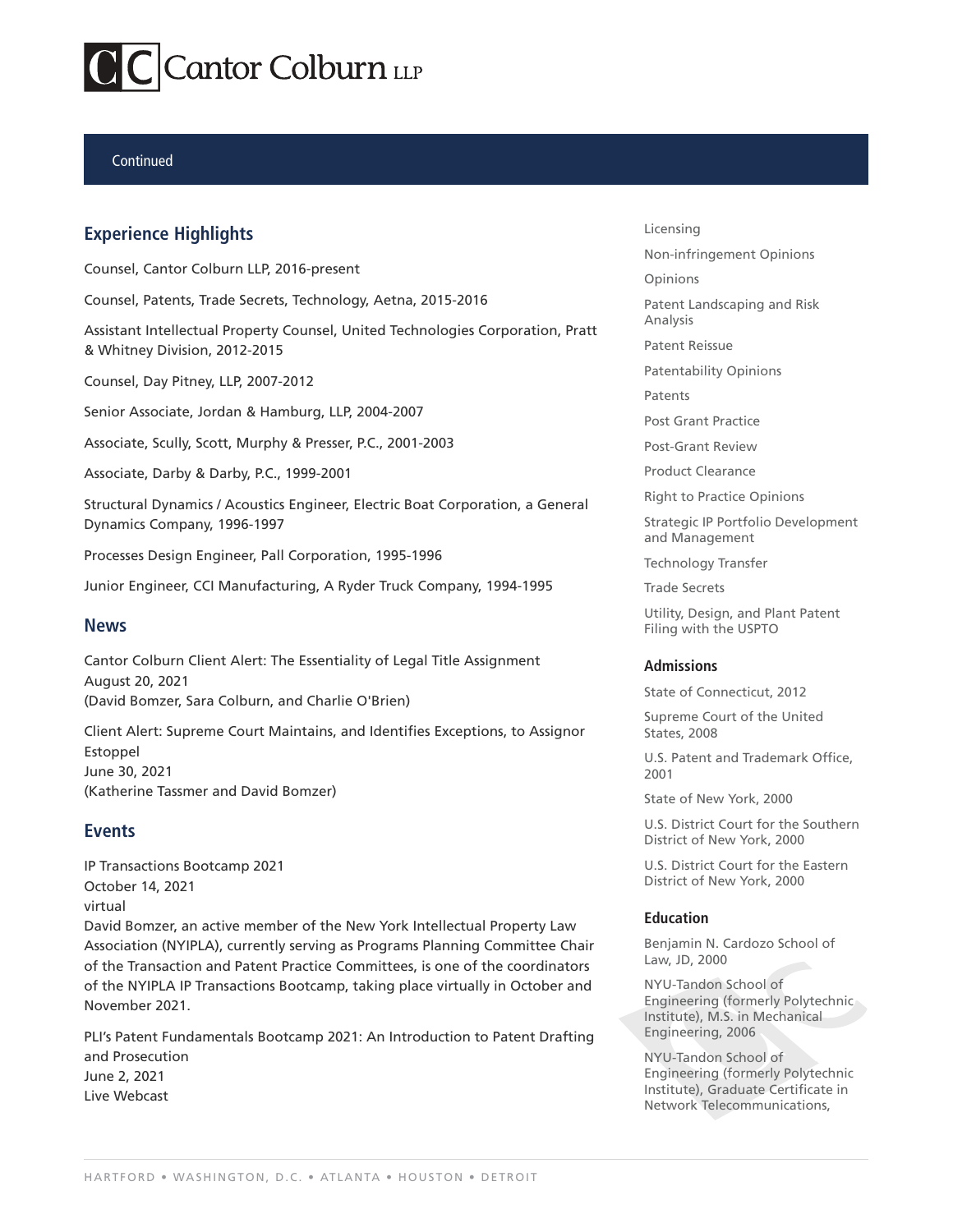# **Continued**

David Bomzer will speak at PLI's Patent Fundamentals Bootcamp 2021: An Introduction to Patent Drafting, Prosecution, and Litigation via Live Webcast on June 2-4, 2021.

The 99th Annual Dinner in Honor of the Federal Judiciary April 22, 2021

The New York Intellectual Property Law Association's 99th Annual Dinner in Honor of the Federal Judiciary is virtual on April 22, 2021.

David Bomzer Speaks on Patents v. Trade Secrets at New York City Bar April 21, 2021

### Webinar

David Bomzer spoke about patents versus trade secrets at the New York City Bar webinar, "An Introduction to IP Law for the Small Law Firm Practitioner: When Might Your Client Have an IP Issue and How to Start to Think About It," on April 21, 2021.

2019 ScaleUP CT

June 6, 2019

Sacred Heart University, Fairfield, Connecticut

Cantor Colburn is proud to sponsor 2019 ScaleUP CT on June 6, 2019 at Sacred Heart University in Fairfield, Connecticut. Presented by the Connecticut Technology Council, ScaleUP CT is designed to support companies that are beyond the startup phase. ScaleUP CT is an event built to educate and invigorate the leaders of Connecticut's growing tech-oriented companies. Now in its third year, the event will support companies in the tech sector at every stage of their growth and development. Co-managing partner Michael Cantor is on the CTC board of directors and will be a part of the program.

Blockchain IP: Innovation and the Distributed Ledger Revolution November 29, 2018

New York City

Cantor Colburn's David Bomzer is a speaker at the New York City Bar and MIT Enterprise Forum of NYC program "Blockchain IP: Innovation and the Distributed Ledger Revolution," on November 29, 2018, a program for members and non-members alike.

What Non-IP Attorneys and Business Professionals Need to Know About IP Transactions

November 13, 2018

Charlie O'Brien and David Bomzer will present "What Non-IP Attorneys and Business Professionals Need to Know About IP Transactions," with West LegalEdcenter, a Thomson Reuters Webinar. This session will provide attorneys and business professionals with an overview of the basic categories of intellectual property and describe the various structures of typical IP transitions.

### 2005

State University of New York at Buffalo, B.S. in Aerospace Engineering, 1994

# **Teaching Positions**

Quinnipiac University School of Law, Adjunct Professor of Cyber Law

NYU-Tanden School Of Engineering, Adjunct Professor of Mechanical Engineering

NYIT (Westbury), Adjunct Professor of Aerospace Engineering

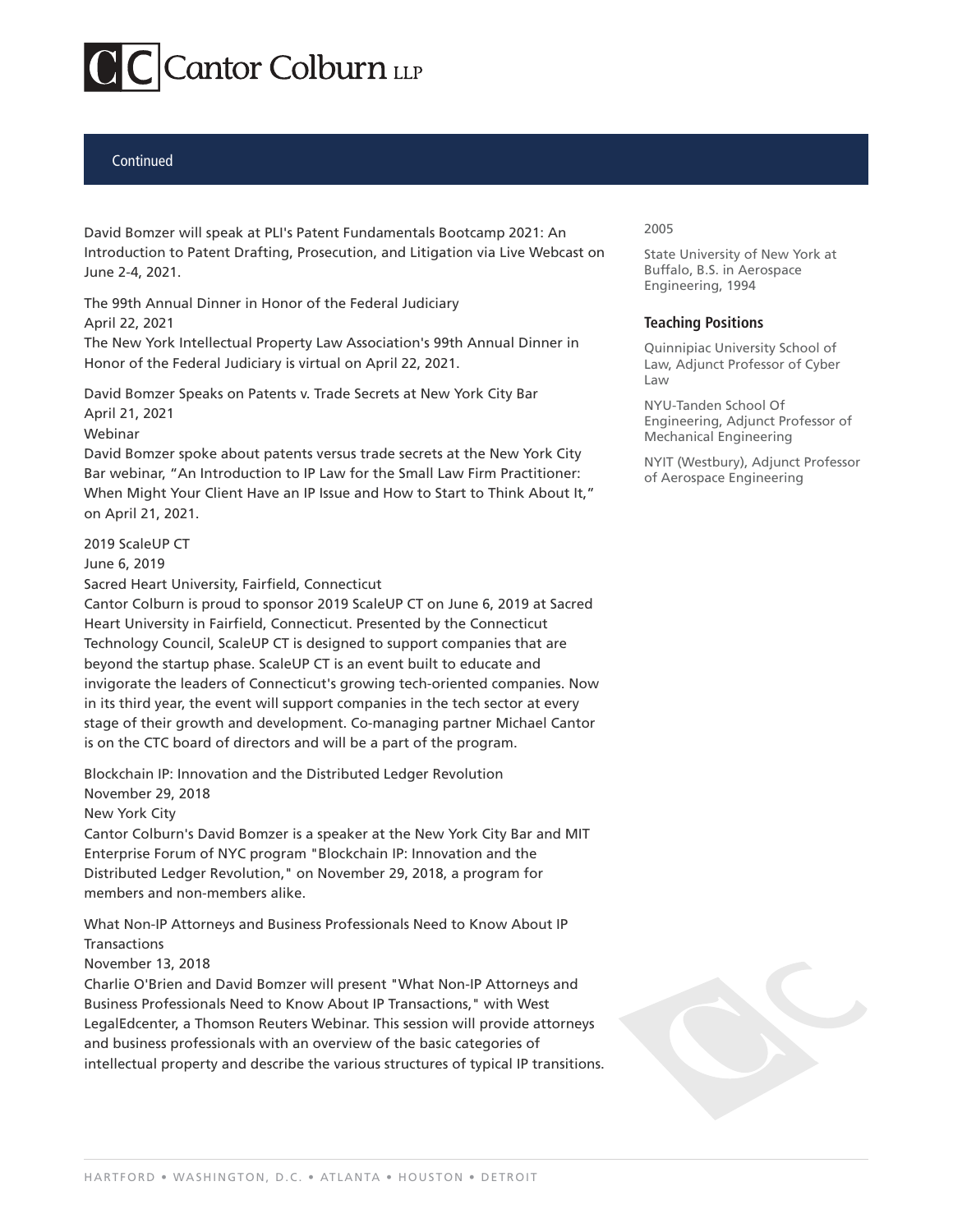

## Continued

Re-Opening of the People's United Center for Innovation & Entrepreneurship October 24, 2018

Hamden, Connecticut

Quinnipiac University School of Business and People's United Bank are re-opening the People's United Center for Innovation & Entrepreneurship at a reception on October 24, 2018. Cantor Colburn attorneys Todd Garabedian, Ph.D. and David Bomzer are adjunct professors at Quinnipiac School of Law.

A Lawyer's Primer on Blockchain and Smart Contracts CLE

October 12, 2018

New Britain, Connecticut

The Connecticut Bar Association is offering a CLE, "A Lawyer's Primer on Blockchain and Smart Contracts," on October 12, 2018.

Stanley + Techstars Additive Manufacturing Accelerator Demo Day

October 11, 2018

Hartford, Connecticut

Stanley + Techstars Additive Manufacturing Accelerator Demo Day is October 11, 2018 at the Bushnell Theatre in Hartford. It is the culmination of a 12-week program in which ten companies from around the globe relocated to the new Advanced Manufacturing Center of Excellence – Manufactory 4.0 – in Hartford, CT. Cantor Colburn was one of the first law firms in the country to have an Additive Manufacturing Practice Group, led by Dave Christensen.

PACE IEEE Workshop in Intellectual Property

November 11, 2017

Central Connecticut State University, New Britain, Connecticut

David Bomzer will present a professional development workshop on Intellectual Property to the Professional Activities Committees for Engineers (PACE), the grassroots network of Institution of Electrical and Electronics Engineers (IEEE) volunteers and committees, on November 11, 2017, at Central Connecticut State University in New Britain, Connecticut.

Panelist, Supreme Court Update, 13th annual World Congress Patents for Financial Services Summit, New York, July 21, 2016

Panelist, Diverse Careers in IP Law and Strategies for Achieving Success, NYIPLA and Cardozo School of Law Alumni Association, April 19, 2016

Event Chair, Corporate IP Counsel Forum, IP World Congress, New York, Mar. 23, 2006

Panelist, Annual IP Trademark, Copyright & Licensing Counsel Forum, ALM, New York, November 3, 2015

Panelist, Careers in IP Law, NYIPLA, Quinnipiac Law School, April 16, 2015

Event organizer/Panel Moderator, One-Day Patent CLE Seminar, NYIPLA, New York, Nov. 20, 2014

Event Co-Chair/Panel Moderator, Annual IP Trademark, Copyright & Licensing Counsel Forum, ALM, New York, Oct. 28, 2014

Moderator/Co-Chair, "Key Leadership Issues in Sports and Media Law: Maximizing Profits and Protecting the Brand," the New York County Lawyers Association, April 29, 2014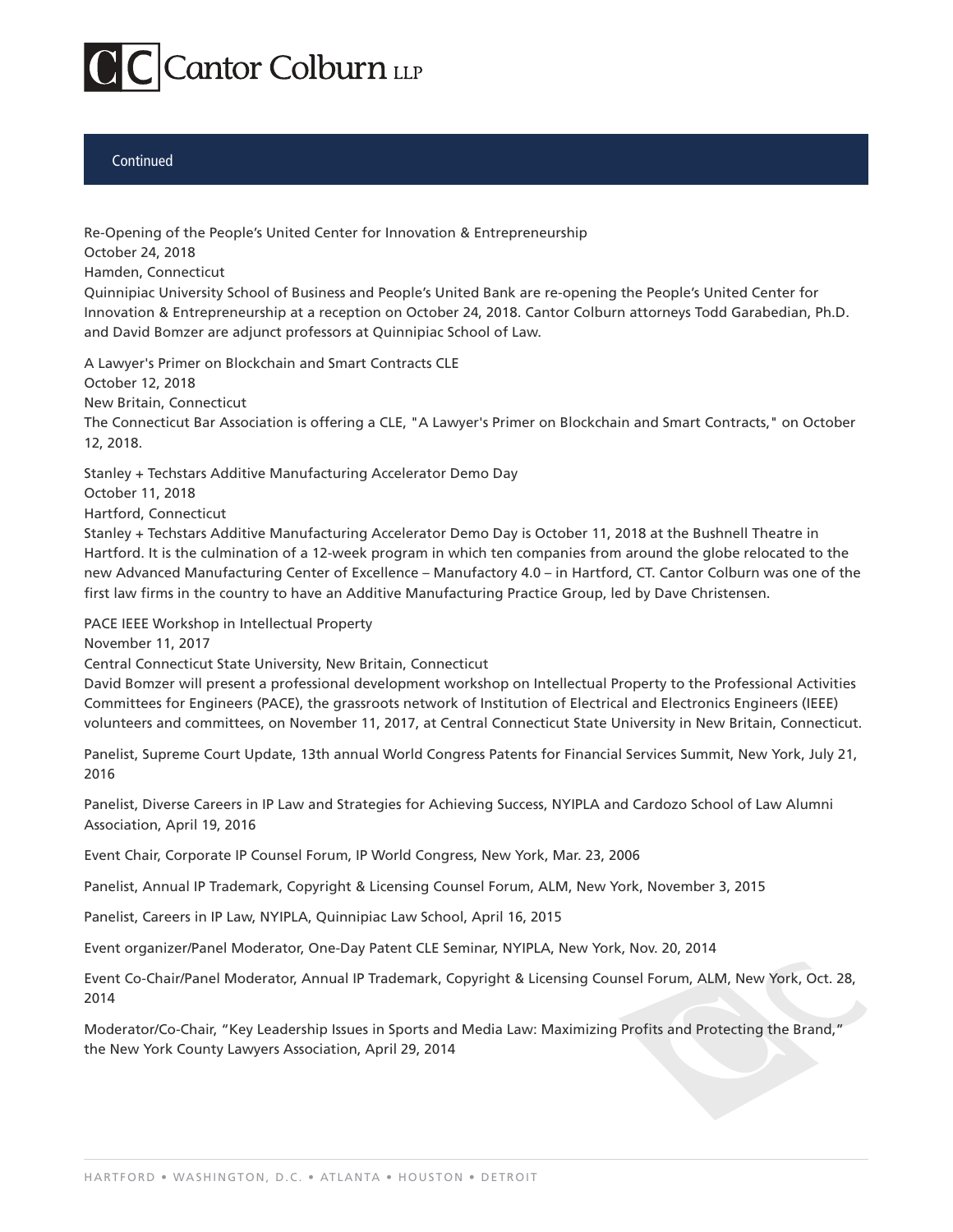# **Continued**

Speaker, "Ethics in Social Media 2014," the Practicing Law Institute, New York, NY, Mar. 17, 2014

Moderator, "NYIPLA 2014 One-Day CLE Program", the New York Property Lawyers' Association, The University Club, New York, NY, Jan. 16, 2014

Speaker, "Intellectual Property Basics-With Case Law Updates: Copyright Basics For The Corporate Attorney," McCarter & English and the New York County Lawyers Association, Dec. 18, 2013

Speaker, "Intellectual Property in an International Landscape: What's Your Risk?", Corporate Counsel's 6th Annual IP Trademark, Copyright & Licensing Counsel Forum, The University Club, New York, NY, Oct. 22, 2013

Speaker, "Understanding Patents, Copyrights & Trademarks: Practicing & Dispute Basics with Case Law Updates", Day Pitney and the New York County Lawyers' Association, April 10, 2013

Speaker, "Patent Law For Non-Patent Lawyers: Understanding A Patent", the New York City Bar Association, Mar. 19, 2013

Speaker, "Protecting Your Products and Discoveries Perspectives from both In-House and Outside Patent Counsel," McCarter & English and the New York County Lawyers Association, Dec. 11, 2012

Speaker, "Patent Law and the America Invents Act," Day Pitney and the New York County Lawyers' Association, Feb. 22, 2012

Speaker, "Patent Law Upheaval? The New America Invents Act & Its Impact On Patent Rights", the Nassau County Bar Association, Jan. 30, 2012

Speaker, "The Patent Reform Act," the New York City Bar Association, Jan. 26, 2012

Moderator, "The Supreme Court's Increased Interest In Patent Law," New York Intellectual Property Lawyers Association, Nov. 3, 2011

Speaker, "A Review of Supreme Court Patent Law Decisions from 2011 & Their Impact on Your Practice," the New York City Bar Association, Oct. 12, 2011

Moderator, "Roundtable: Updates on Damages and the Use of Experts," New York City Bar Association, June 7, 2011

Speaker, "Exploring Obviousness," Long Island Systems, Applications and Technology Conference, Farmingdale State College of the State University of New York, May 6, 2011

Speaker, "Patent Basics for Inventors, Engineers, Scientists, Entrepreneurs, and Students," New York City Bar Association, April 7, 2011

Speaker, "What Is Patent Eligible Following the 2010 Supreme Court's Bilski Decision?" IEEE Consultants Network of Long Island, Feb. 9, 2011

Speaker, "Patent Protection Update: Software and Financial Method Patents," New York Technology Council, Inc, Jan. 18, 2011

Chair and Moderator, "Supreme Court Update," New York City Bar Association, Jan. 11, 2011

Speaker, "Navigating The Supreme Court's Bilski v Kappos Decision, Subsequent Federal Circuit and District Court Decisions, Including Prometheus Labs," Day Pitney and the New York County Lawyers' Association, Dec. 22, 2010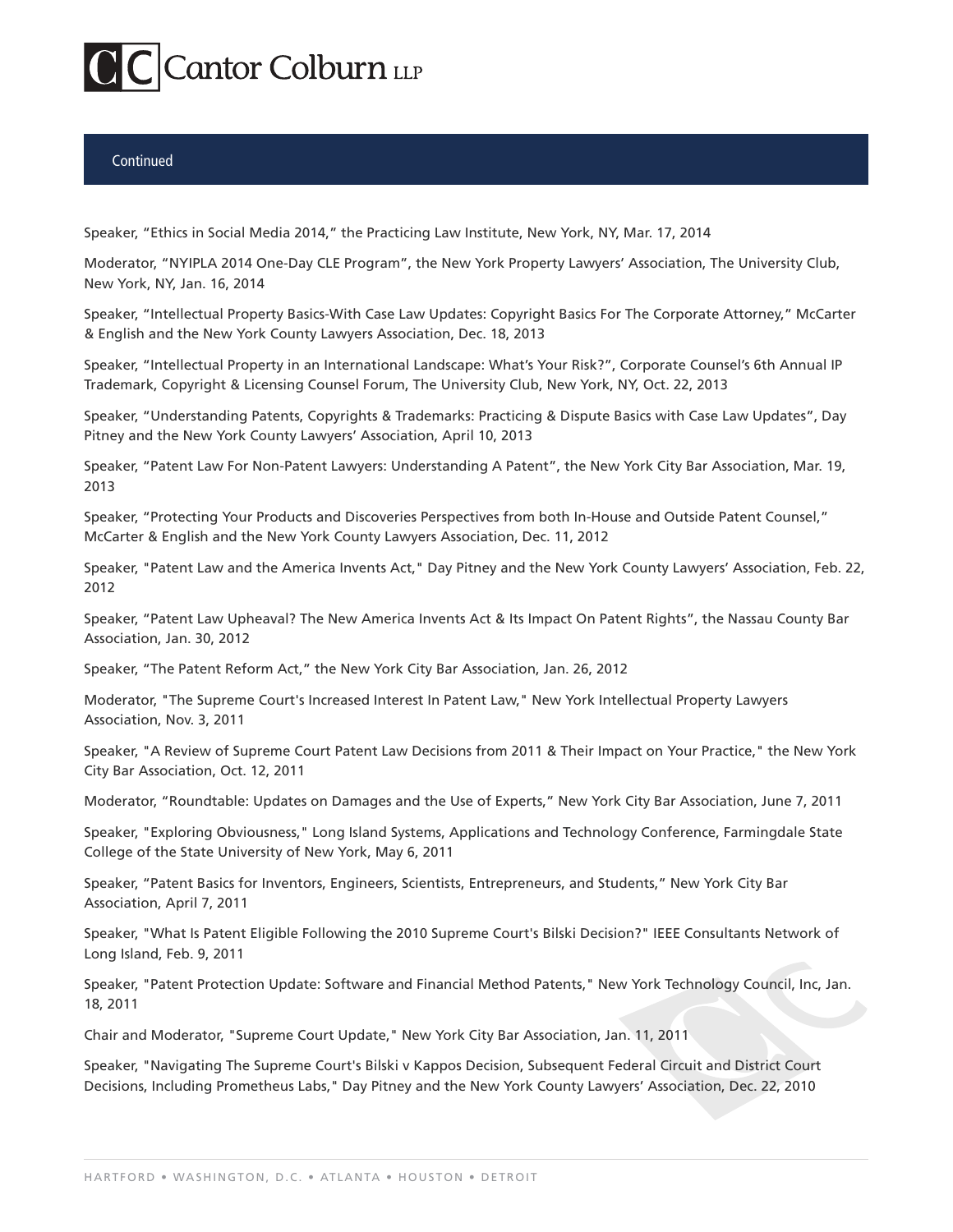# **Continued**

Speaker, "Getting The Most Out Of Your Patent Licensing, The Impact of Bilski v Kappos," New York City Bar Association, Dec. 6, 2010

Organizer, "NYIPLA 2010 Fall One-Day CLE Program," New York Intellectual Property Lawyers' Association, Nov. 4, 2010

Speaker, "Understanding the 2010 Examination Guidelines Update: Developments in the Obviousness Inquiry After KSR v.Teleflex," Day Pitney and the New York County Lawyers Association, Oct. 7, 2010

Speaker, "Patent Marking, How to Navigate This Changing Area Of Law," Day Pitney and the New York County Lawyers Association, Mar. 25, 2010

Organizer and Panel Moderator, "NYIPLA 2009 Fall One-Day CLE Program", Nov. 5, 2009

Organizer and Panel Moderator, "Current Issues in Patent Practice," New York City Bar Association, Oct. 8, 2009

Speaker, "Federal Circuit Update: Prometheus Labs v Mayo Collaborative Services," Day Pitney and the New York County Lawyers Association, Oct. 1, 2009

Speaker, "How to Protect Your Intellectual Property without Breaking Your Budget," Day Pitney Webinar, May 5, 2009

Speaker, "Following Bilski, Comiskey & Recent Board Decisions, How To Navigate the Changing Area of Law for Business Method Patents," Day Pitney and the New York County Lawyers Association, Feb. 24, 2009

Moderator, "Navigating Effective Intellectual Property Enforcement on the Web," Day Pitney, Dec. 11, 2008

Panelist, "Roundtable on In Re Bilski," New York City Bar Association, Dec. 2, 2008

Moderator, "NYIPLA 2008 Fall One-Day CLE Program", The University Club and the New York Property Lawyers' Association, Nov. 7, 2008

Panelist, "Design Patent Infringement - Egyptian Goddess v. Swisa," Benjamin N. Cardozo School of Law, Apr. 14, 2008

# **Professional Affiliations**

Connecticut Bar Association, Intellectual Property Section Executive Committee, 2021-2022

New York Intellectual Property Law Association (NYIPLA), Programs Planning Committee Chair 2021-2022, Transaction and Patent Practice Committees

New York City Bar Association (NYCBA), Patent and Trade Secret Committees 2020-present

Connecticut Intellectual Property Lawyers Association (CIPLA)

Institute of Electrical and Electronics Engineers (IEEE), Section Vice President

Intellectual Property Owners Association (IPO)

International House of New York, Steering Committee

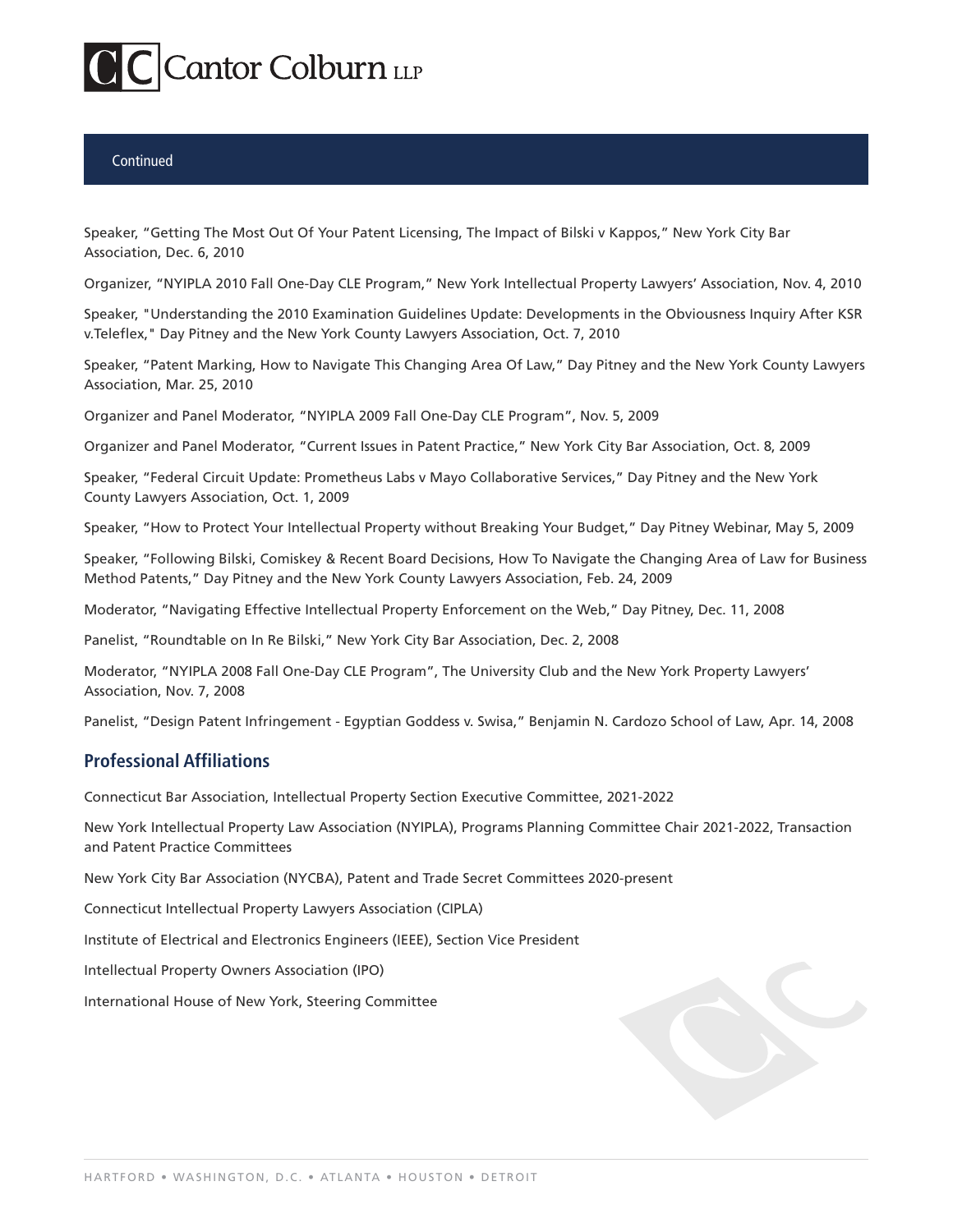

# Continued

# **Community/Civic Involvement**

National Ski Patrol (N.S.P.), Patroller

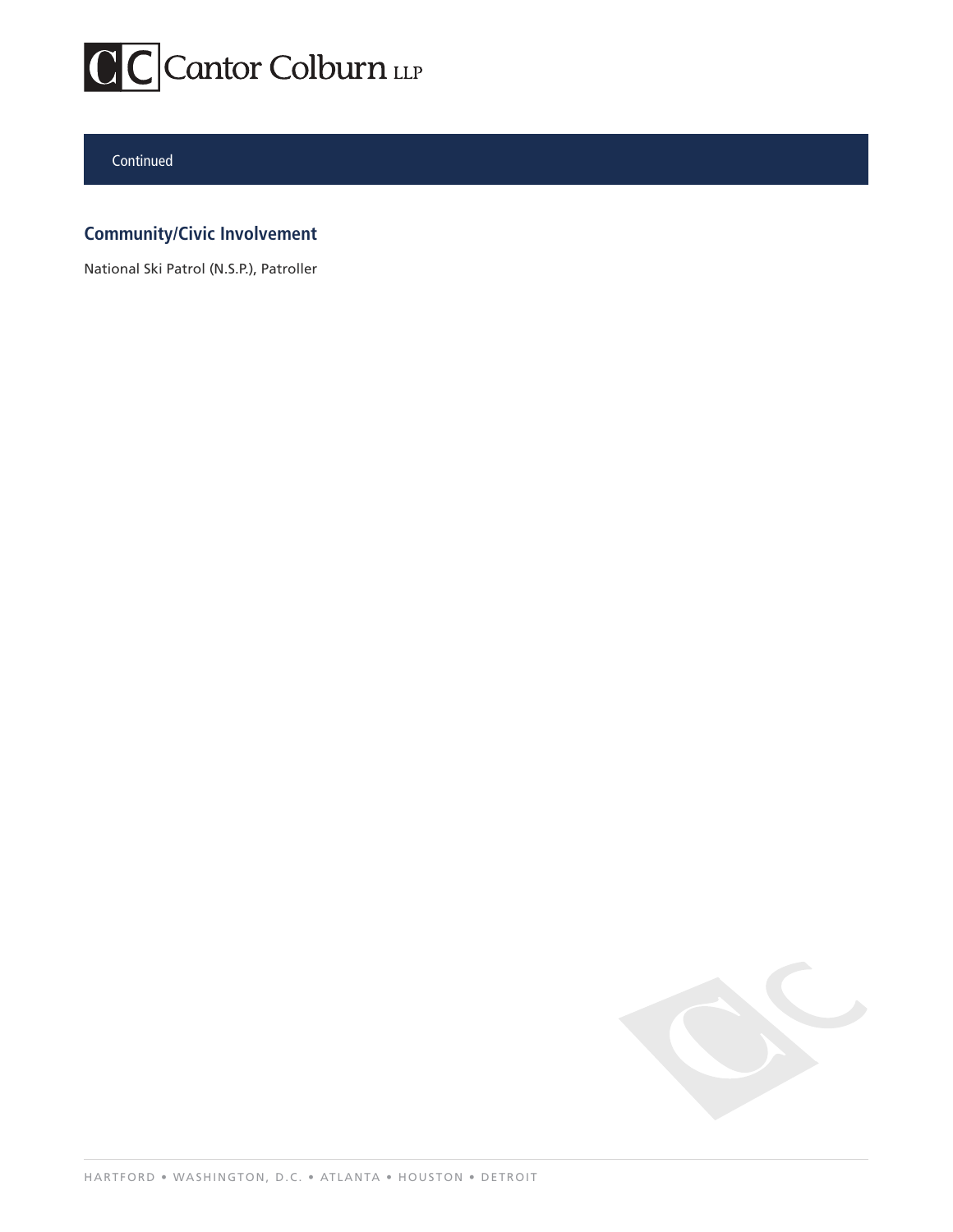

# Diana Santos IBM

Diana G. Santos is a Senior Attorney at IBM, where she supports IBM's Global Markets organization, which drives innovation via the adoption of hybrid cloud and artificial intelligence and guidance from IBM Consulting professionals. She uses her legal skills and cultivates relationships to solve problems, build solutions, and make the world a better place through technology and innovation.

Prior to joining IBM, Diana was Assistant General Counsel at Memorial Sloan Kettering Cancer Center, focusing on information technology transactions. Before joining MSK, Diana was Associate Counsel at the New York Genome Center, where she worked on IT and collaboration agreements as well as IP and data privacy issues, and an Associate in the IP departments of Willkie Farr & Gallagher LLP and Ropes & Gray LLP, where she worked on both litigation and transaction matters.

Diana is an active member of various legal organizations, including New York Intellectual Property Law Association, LatinoJustice, and the Hispanic National Bar Association, where she holds or has held leadership positions.

Diana graduated from The Cooper Union with a Bachelor's of Engineering, and the University of Pennsylvania with a Master's in Biotechnology. Diana received a J.D. from Fordham University and an LL.M. in European Law from Université Paris 2 Panthéon-Assas in 2010.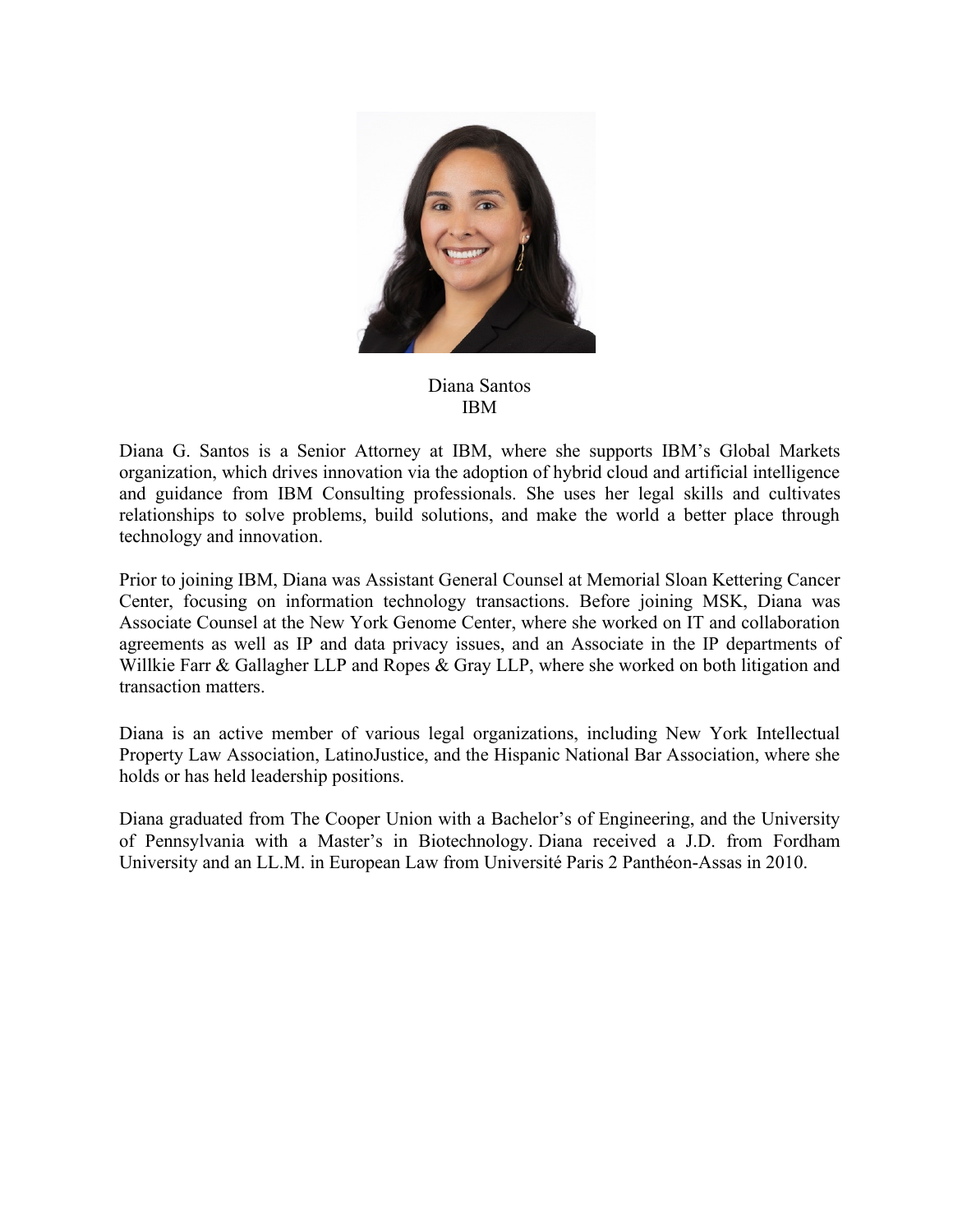



### INDUSTRIES

**Technology**

### **PRACTICES**

**Licensing & Strategic Alliances**

**Business Counseling**

**Privacy & Data Security**

**Advertising & Marketing**

**Trademark, Copyright & Unfair Competition**

# EDUCATION

**Harvard Law School, J.D., 2001**

**Yale University, B.A.,** *cum laude***, Phi Beta Kappa, 1996**

### **LANGUAGES**

**English**

**Italian**

# Jessica L. Turko Counsel

*New York*

PHONE: **646.927.5593** FAX: **646.927.5599** EMAIL: **jturko@foleyhoag.com**

Jessica Turko is a counsel in Foley Hoag's Licensing & Strategic Alliances practice. Jessica's practice focuses on drafting and negotiating technology license, content license, advertising, services, distribution and vendor agreements for a wide variety of emerging company clients. She also advises clients on data protection, privacy, copyright, trademark, right of publicity, employment, marketing and advertising laws.

Prior to joining Foley Hoag, Jessica was the general counsel of a SaaS startup in the visual marketing industry which was acquired by a publicly traded company. She has significant experience advising emerging companies on legal issues related to social media and usergenerated content.

# BAR ADMISSIONS

New York

### REPRESENTATIVE EXPERIENCE

Represented Endicott Growth Equity Partners, L.P., an investment fund focused exclusively on the information services, data, and analytics sector, in the acquisition of a majority stake and a strategic growth investment in BNamericas.

# HONORS & INVOLVEMENT

### **Honors**

Articles Editor, *Harvard Journal of Law and Technology*

# Involvement

■ Harvard Law School Women's Alliance of New York, Member

# SPEAKING ENGAGEMENTS

- ["Do You Really Have a Deal? Making and Enforcing Online Customer Agreements](https://foleyhoag.com/news-and-events/media-center/2021/do-you-really-have-a-deal-making-and-enforcing-online-customer-agreements)," Webinar (April 2021)
- "Personal Data: Own or Be Owned," Harvard Law School Women's Alliance, New York, NY (December 2016)
- "Image Recognition Technology: Privacy and Security Issues," Privacy + Security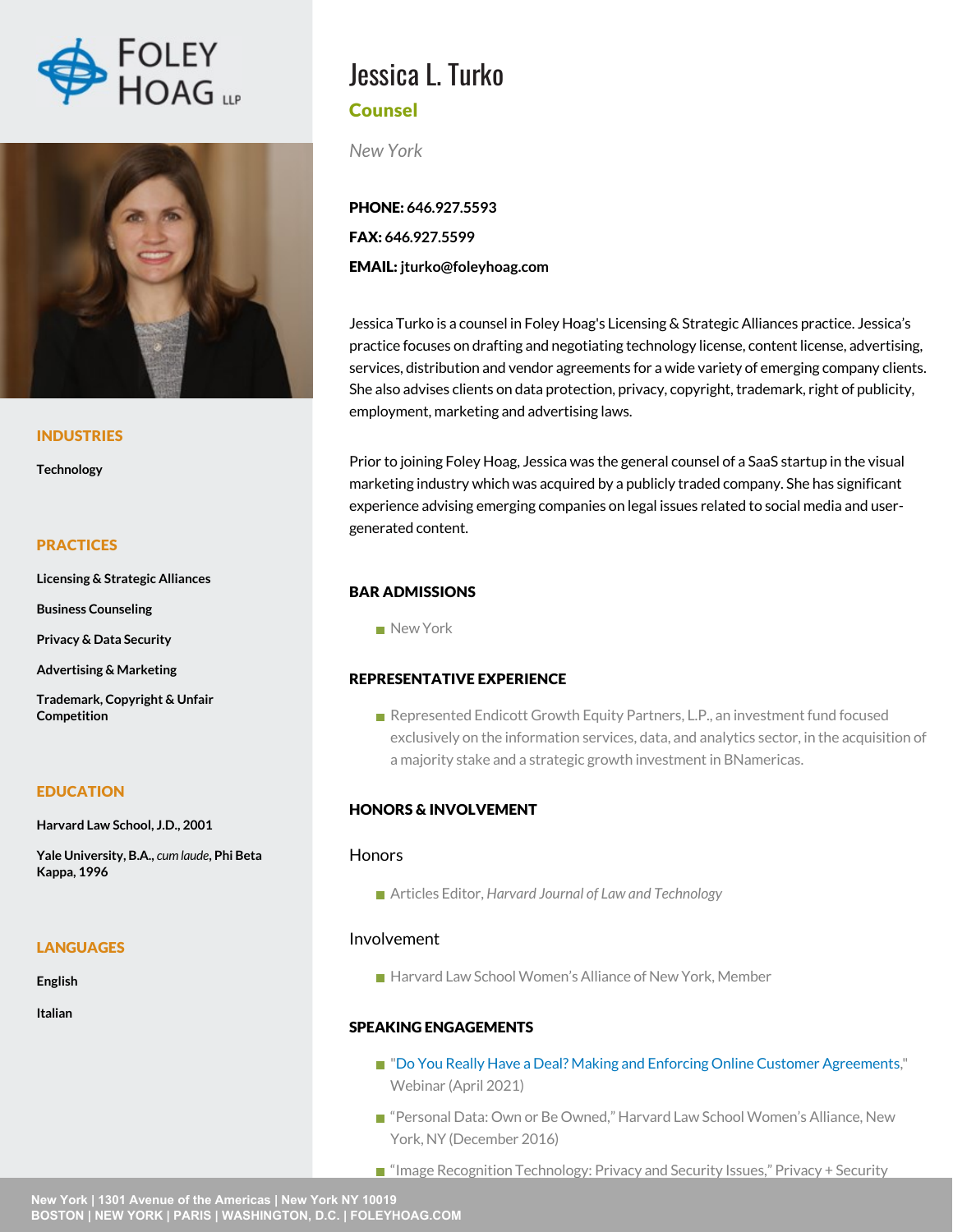"Image Recognition Technology: Privacy and Security Issues," Privacy + Security Forum, Washington, D.C. (October 2016)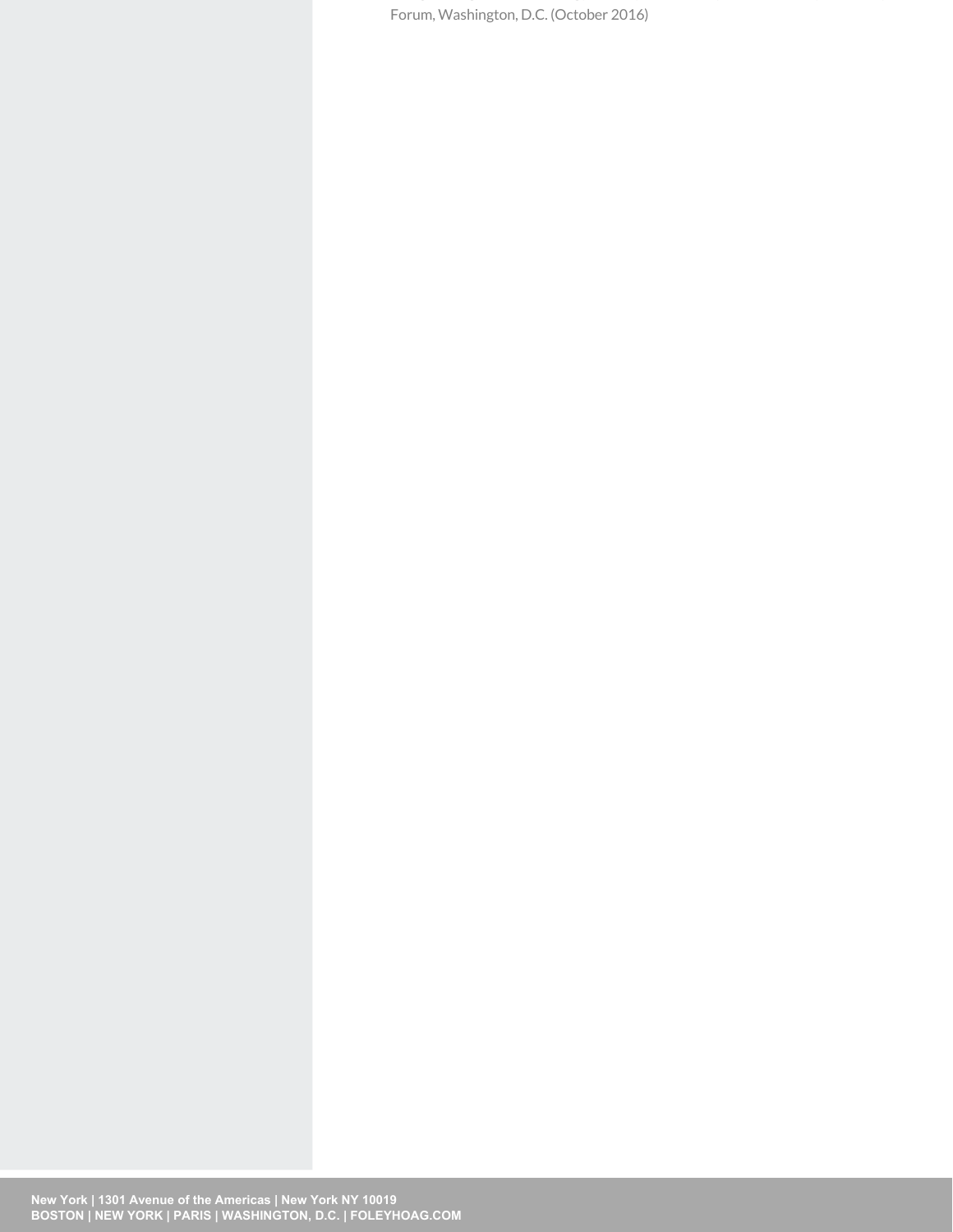# **WILLKIE FARR & GALLAGHER** LE

# **Heather M. Schneider**

Partner

# **New York**

Willkie Farr & Gallagher LLP 787 Seventh Avenue New York, NY 10019-6099 T 212 728 8685 F 212 728 9685 **hschneider@willkie.com**

Heather M. Schneider is a partner in the Intellectual Property Department and President-Elect of the New York Intellectual Property Association. Ms. Schneider's practice focuses on patent litigation, trademark prosecution, transactional work, and antitrust issues involving intellectual property. Her litigation experience encompasses numerous technologies, including pharmaceuticals and biologic products, computer software, medical devices, and chemical products. Her transactional experience includes client counseling on patent and software issues, including licensing, development and collaboration agreements, mergers, and bankruptcy. Heather is working on numerous confidential matters evaluating patents for companies developing vaccines and biosimilars, including patents directed to proteins, cell culture media, polynucleotides, vectors, host cells, and production methods.

In the pharmaceutical field, Heather has played a significant role in a recent collaboration agreement regarding a promising COVID-19 treatment and in litigations and appeals for major life sciences companies involving drug products including: erythropoietin (Epogen), dexmedetomidine (Precedex), rotigotine (Neupro), fingolimod (Gilenya), paricalcitol (Zemplar), oxycodone HCI (OxyContin), argatroban (Argatroban Injection), and amlodipine besylate (Norvasc). She was lead counsel in obtaining a preliminary injunction for breach of contract and other claims for a matter involving agricultural fertilizers. In the computer field, Heather appeared before the U.S. and Canadian courts in the Nortel bankruptcy litigation involving the allocation of proceeds from the sale of Nortel's \$4.5 billion portfolio of telecommunications patents.

# **Selected Significant Matters**

Confidential Vaccine and Biosimilar Matters – Evaluate patents for companies developing vaccines and biosimilars, including patents directed to proteins, cell culture media, polynucleotides, vectors, host cells, and production methods.



**My Practices** Intellectual Property Cybersecurity & Privacy Willkie Digital Works **Industries**

# **Education**

Columbia University School of Law, J.D., 2006 Pace University, MS, 1999 Ohio University, B.A., 1993

**Bar Admissions** New York, 2007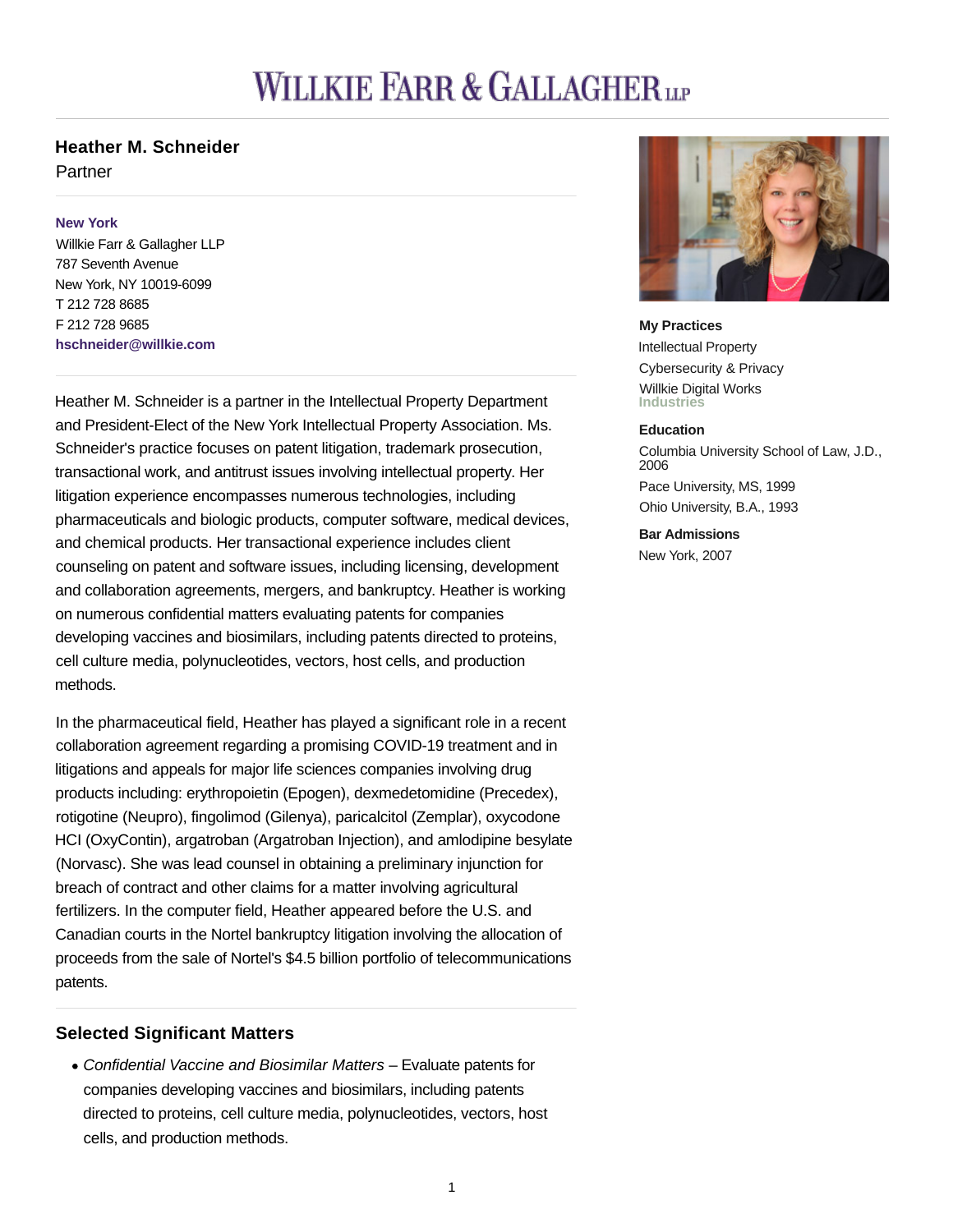- Confidential Financial Institution Led team to prepare for arbitration against software vendor that caused tens of millions in damages to credit card platform; evaluated all technical aspects of software failures with client staff; handled negotiations and reached favorable settlement.
- Confidential FinTech and Insurance Matters Negotiate license for auction platform; provide brand advice to cryptocurrency mining company; negotiate license for risk management software; work on IP and antitrust issues related to industry-standard financial identifiers.
- Relief Therapeutics Led deal team with corporate partner for the negotiation of a collaboration agreement with NeuroRx, Inc. for the commercialization of RLF-100™ (Aviptadil) worldwide. RLF-100 is a pharmaceutical treatment with potential applications for the treatment of COVID-19 patients.
- Amgen v. Hospira (erythropoietin) Trial counsel in first jury trial under the BPCIA, which resulted in a split decision on patent infringement, validity, and Safe Harbor issues.
- Hocking v. Eco Agro Lead trial counsel that obtained preliminary injunction in Alabama state court for plaintiff in case that involves breach of contract, defamation, misappropriation of trade secrets, and other claims related to agricultural fertilizers.
- Cisco Worked on Cisco acquisition of Voicea, a privately held company focused on voice collaboration technology that leverages the power of AI.
- Principia v. SFG Trial counsel for plaintiff in S.D.N.Y. case asserting misappropriation of trade secrets, breach of contract, and other claims involving client's proprietary swaps analytic software.
- Purdue v. Amneal (oxycodone HCl) Counsel for appellees Amneal and Kashiv Pharma, LLC defending multiple IPR decisions invalidating OxyContin patents.
- AbbVie v. Hospira (paricalcitol) Trial counsel in U.S. District Court victory for Hospira in patent infringement case. Court ruled that Hospira's generic paricalcitol product does not infringe AbbVie's U.S. patent, ending multi-year litigation.
- Hospira and Orion v. Sandoz (Precedex) Trial counsel in district court judgment protecting the validity and enforceability of the patent for the active ingredient in the sedative Precedex.
- $\bullet$  In re Nortel Networks Trial counsel for UK pension plan in unprecedented joint U.S./Canadian bankruptcy trial, addressing allocation of proceeds from the sale of Nortel's \$4.5 billion portfolio of telecommunications patents. Received favorable trial decisions from the Delaware and Canadian courts, case settled on appeal.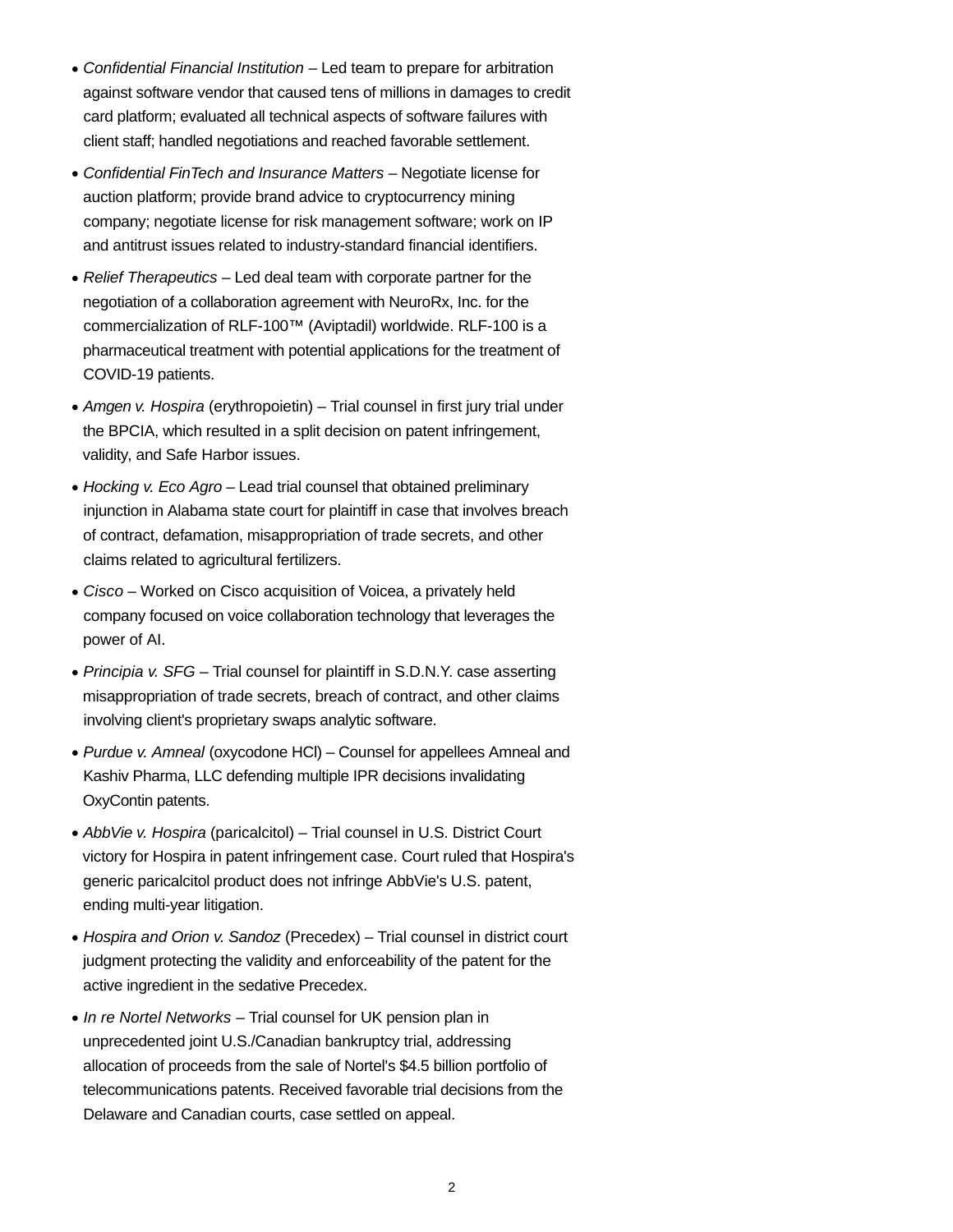- Arkema v. Honeywell Represent chemical company in declaratory judgment action seeking to invalidate patents directed to 1234yf, a hydrofluorocarbon used in automobile refrigeration.
- CryptoPeak v. Commonwealth and Forethought Obtained dismissal in one case and settlement in another for companies accused of infringing internet cryptography patents.

# **Selected Professional and Business Activities**

- Prior to attending law school, Heather worked as a Senior Technical Consultant for Hewlett-Packard. She is co-author of the book Mobile Applications: Architecture, Design, and Development (Prentice Hall 2004).
- Heather is President-Elect of the New York Intellectual Property Law Association. She is also on the Advisory Board for the Pace University Seidenberg School of Computer Science and Information Systems.
- In 2017, Heather received a Certificate in Genetics and Genomics from the Stanford University Center for Professional Development, where she completed courses in genetics, personal genomics, gene therapy, genetic engineering, and biotechnology.
- Heather is on Willkie's Pro Bono Committee and does a significant amount of pro bono work, including obtaining a preliminary injunction, favorable settlement, and attorneys' fees for the ACLU in a case involving reproductive rights; representing a number of special immigrant juvenile and T-Visa applicants; and providing IP advice to non-profits including JUST Capital. Heather was named Pro Bono Attorney of the Year 2020 by Kids in Need of Defense (KIND).

# **Selected Publications and Lectures**

- GlaxoSmithKline v. Teva Induced Infringement Despite Skinny Labels, JPPCLE 2021 Webinar Series (June 9, 2021).
- Recent Court Decisions That Are Shaping Patent Law, PLI Patent Law Institute (April 2, 2020).
- Standing for IPR Appeals, with T. Thieme and J. Blanton, NYIPLA, The Report (forthcoming).
- When Does an Unsuccessful Petitioner Have Standing to Appeal an Adverse PTAB Decision?, with T. Thieme and J. Blanton, NYIPLA, The Report (Summer/Fall 2019), **available here**.
- Organized and moderated panel on Market Developments in Biosimilars with speakers from BIO, AAM, CLSA, and Charles River Associates in San Francisco, CA in conjunction with J.P. Morgan Healthcare Conference (Jan. 9, 2019).